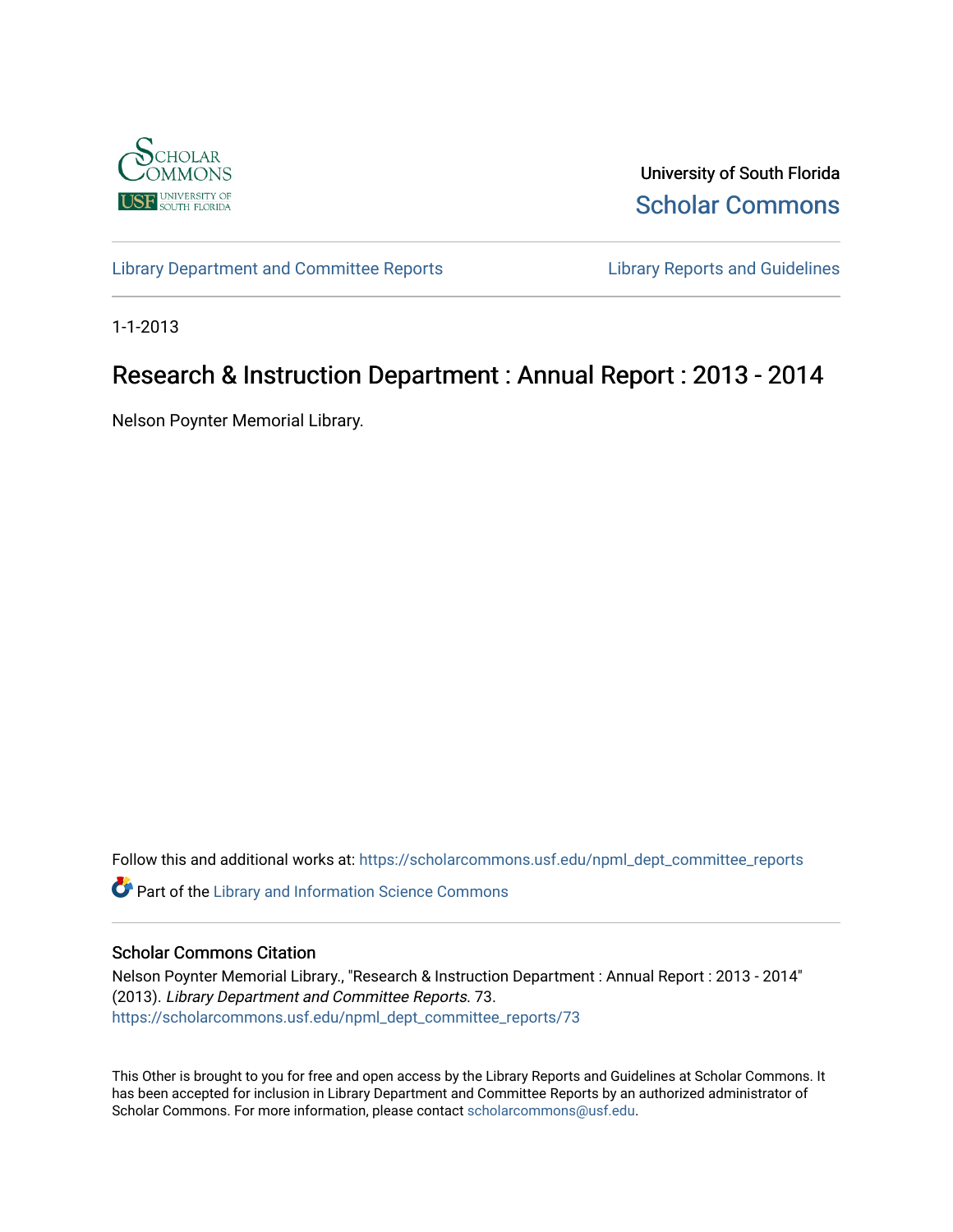**Library Research & Instruction Department Annual Report July 2, 2013 – June 30, 2014**

University of South Florida St. Petersburg

*Compiled by Tina Neville and Kaya van Beynen with input from Carol Hixson* 

2014

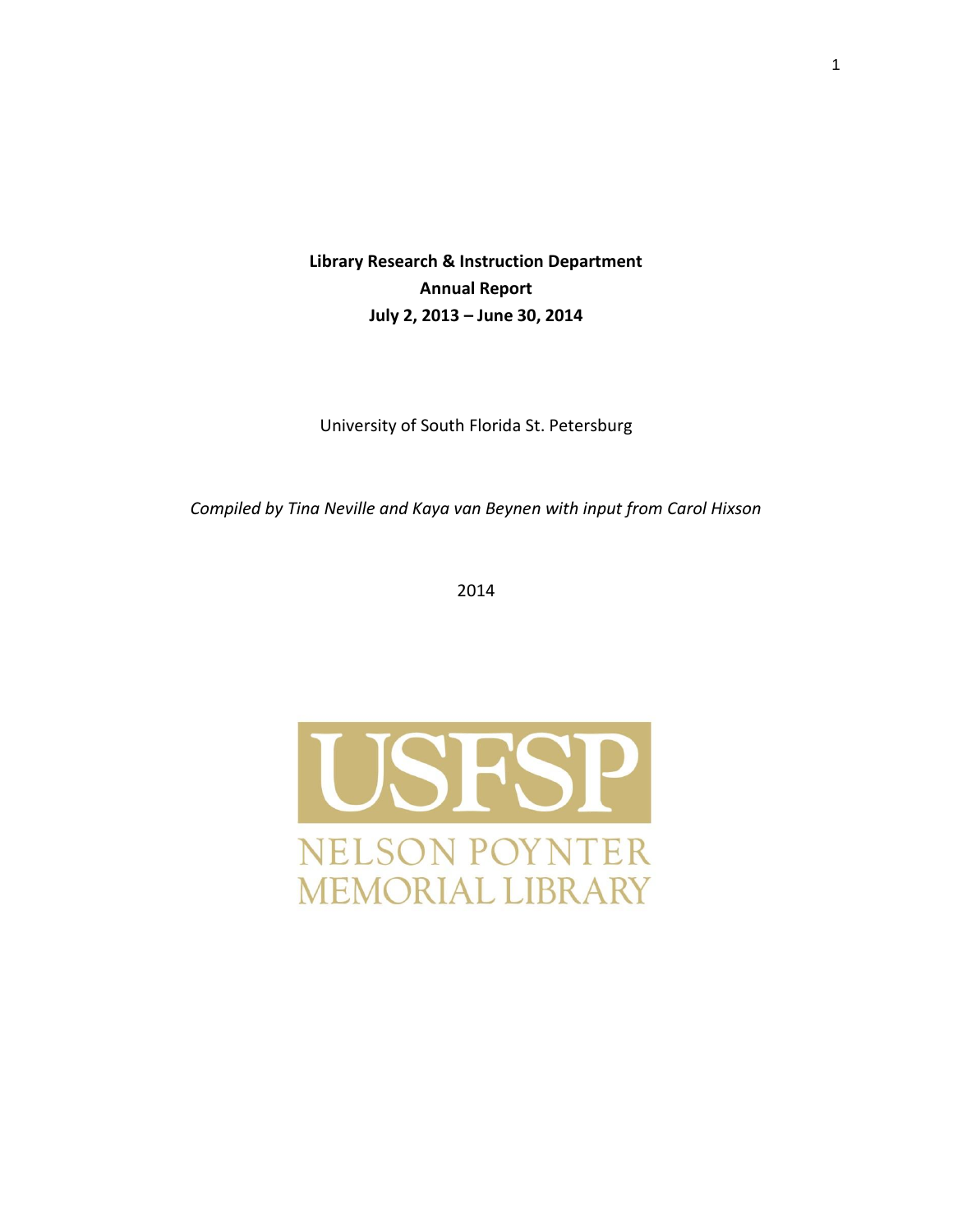# **Statistical Snapshot:**

|                                                                                 | 2013/14        | 2012/13        | 2011/12        | 2010/11      | 2009/10     | 5 Yr<br>Change |
|---------------------------------------------------------------------------------|----------------|----------------|----------------|--------------|-------------|----------------|
| <b>Individual Reference</b><br>Consultations                                    | 155            | 94             | 86             | 92           | 52          | 198%           |
| <b>Number of class sessions</b>                                                 | 73             | 65             | 64             | 62           | 55          | 33%            |
| Number of participants in<br>class sessions                                     | 1440           | 1300           | 1612           | 1212         | 1096        | 31%            |
| Number of student or<br>faculty workshops<br>(not DL)                           | 19             | 23             | $\overline{7}$ | $\mathbf{0}$ | $\mathbf 0$ |                |
| Number of participants at<br>workshops                                          | 35             | 62             | 42             | $\mathbf{0}$ | $\mathbf 0$ |                |
| Number of Canvas/DL<br>group faculty<br>training sessions                       | 36             | 49             | 21             | 14           | 11          | 227%           |
| Number of participants at<br>Canvas/DL group<br>faculty training                | 128            | 186            | 87             | 113          | 99          | 29%            |
| Number of student<br>orientation<br>sessions                                    | $\overline{9}$ | $\overline{4}$ | 8              | 8            | 9           | 0%             |
| Number of participants in<br>student<br>orientations                            | 115            | 255            | 515            | 755          | 805         | $-86%$         |
| Number of library<br>sponsored cultural<br>and social events                    | 25             | 18             | 10             | 15           | 8           | 213%           |
| Number of participants at<br>library sponsored<br>cultural and social<br>events | 1085           | 728            | 430            | 598          | 407         | 167%           |
| <b>Total Sessions (instruction,</b><br>workshops, and<br>events)                | 162            | 159            | 110            | 99           | 83          | 95%            |
| <b>Total Participants</b><br>(instruction,<br>workshops, and<br>events)         | 3282           | 2943           | 2935           | 2911         | 2611        | 26%            |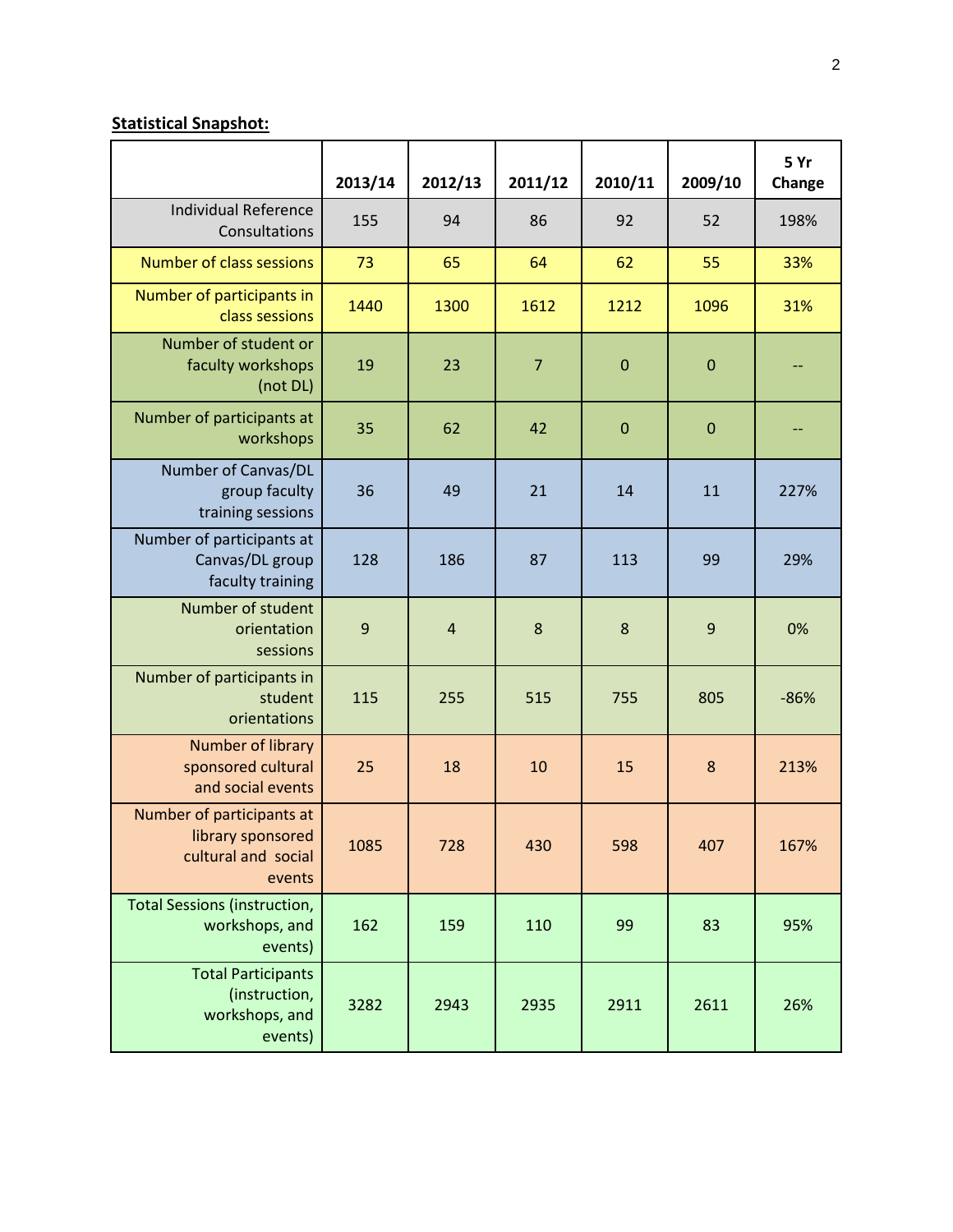## **Departmental Overview:**

The newly re-named Library Research and Instruction Department is responsible for providing reference, research, library instruction, and outreach efforts for the students and faculty of the University of South Florida St. Petersburg.

The department consists of 5 public service Librarians (Tina Neville, Deb Henry, Gary Austin, Tony Stamatoplos and Kaya van Beynen); additionally the librarians, Patricia Pettijohn and Jim Schnur contribute to the department by providing reference support and by teaching library instruction sessions.

## **Significant Departmental Accomplishments:**

The department had significant changes during the 2013/14 academic year.

- This unit was renamed the Library Research and Instruction Department to reflect its roles and activities more clearly
- Tony Stamatoplos started in September 2013 as the new Scholarly Support Services and Special Projects Librarian
- The Student Research Colloquium series was launched in September 2013. This is a monthly student speaker series where undergraduate and graduate students present their primary research to the USFSP community.
- Dr. Bob Dardenne and Dr. Thomas Smith spoke at the library's Banned Book's week panel discussion on issues of national security, surveillance, and censorship. To integrate the library's onsite events to the USFSP distance learning community, this discussion was filmed and made available open access to USFSP students and the world [\(http://video.nelson.usf.edu/video/PoynterTalks/\)](http://video.nelson.usf.edu/video/PoynterTalks/)
- The number of participants in library events had a 1 year increase of 49%
- The Jeanne and Bill Heller Scholars' lounge was completed and dedicated in December 2013. New comfortable chairs with power outlets were purchased. Librarians on the Space Allocation Committee worked with USFSP student government to install a longboard rack.
- The librarians had a busy year with their continuing education activities: Tina Neville and Deb Henry completed a data management course, Kaya van Beynen went to the American Library Association Annual Conference, Tony Stamatoplos attended the National Learning Communities Conference and Tina Neville, Deb Henry, Gary Austin, and Tony Stamatoplos attended the Florida Library Association Annual Conference.
- Library Grants Application Committee: This committee was Chaired by Tony Stamatoplos and included librarians Jim Schnur, Tina Neville, Deb Henry, and Kaya van Beynen. The committee investigated and made recommendations about grant opportunities in support of scholarly communication, open access, and digital library collections. In June, a report was submitted to Dean Hixson, summarizing the work of the group so far, and outlining several recommendations for future work and amending the committee charge.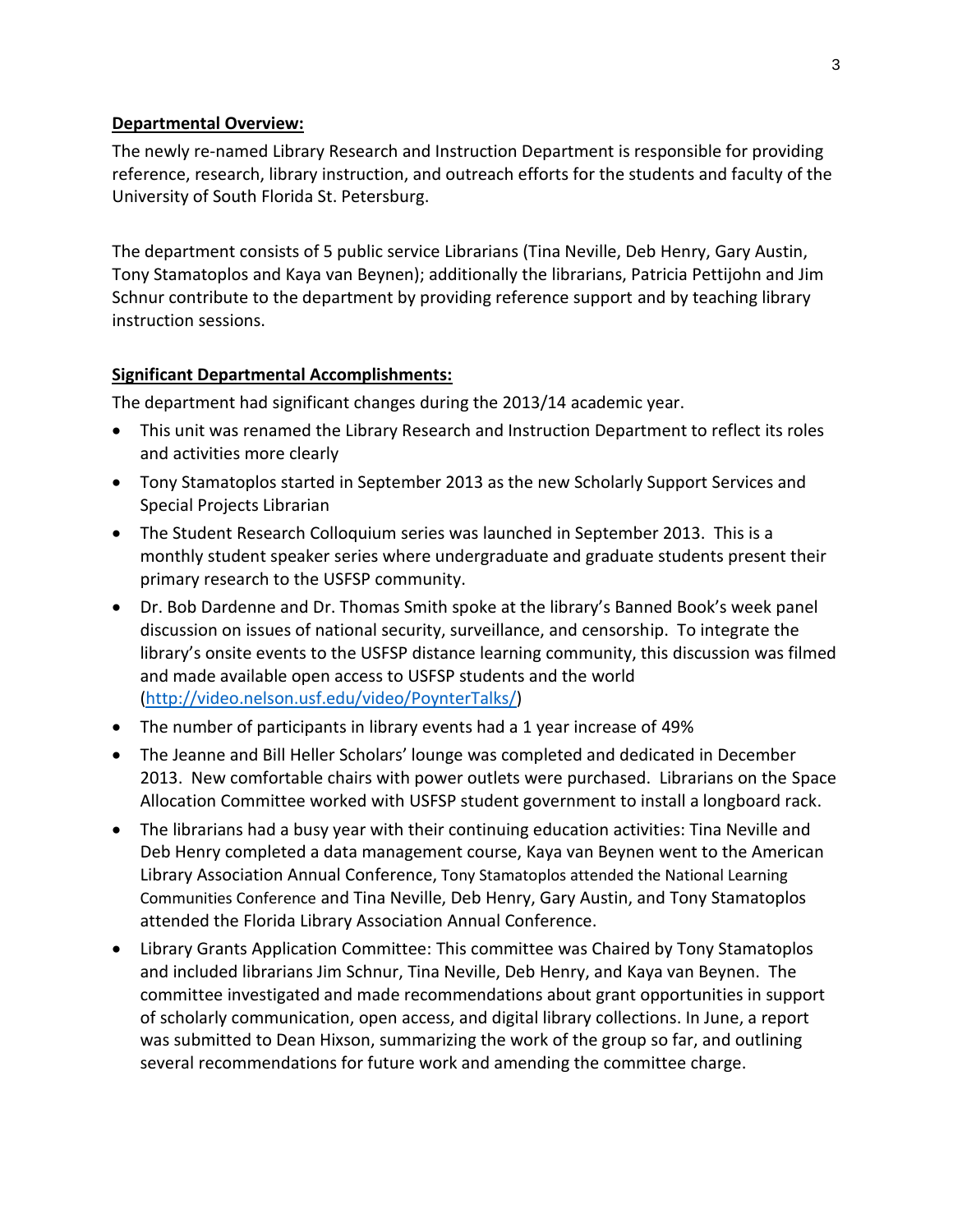#### **Instruction:**

| Discipline:              | #Sessions:     | Instructor:                    | #Sessions:                      |
|--------------------------|----------------|--------------------------------|---------------------------------|
| Biology                  | $\mathbf{1}$   | Austin                         |                                 |
| <b>Business</b>          | 7              | Henry                          |                                 |
| Criminology              | $\mathbf{1}$   | <b>Neville</b>                 | 16                              |
| Education                | 5              | Schnur                         |                                 |
| English                  | 5              | Stamatoplos                    | 11.5                            |
| <b>ESP</b>               | 4              | van Beynen                     | 24.5                            |
| Gen Ed                   | 22             |                                | 73                              |
| Geography                | $\overline{2}$ | <b>RAP sessions completed:</b> | 94                              |
| High school              | 3              | Austin                         | $73*$                           |
| History                  | 3              | Henry                          | 10                              |
| Honors                   | $\mathbf{1}$   | <b>Neville</b>                 | 26                              |
| <b>ISS</b>               | 5              | Pettijohn                      |                                 |
| Journalism               | $\mathbf{1}$   | <b>Stamatoplos</b>             |                                 |
| <b>MLA</b>               | 5              | van Beynen                     | 36                              |
| Other                    | $\overline{2}$ |                                | *5 RAP sessions & 68 Individual |
| <b>Political Science</b> | $\overline{2}$ | <b>Canvas Consultations</b>    |                                 |
| Psychology               | 4              |                                |                                 |
|                          |                |                                |                                 |

| Instructor:                    | #Sessions: |
|--------------------------------|------------|
| Austin                         | 7          |
| Henry                          | 7          |
| Neville                        | 16         |
| Schnur                         | 7          |
| Stamatoplos                    | 11.5       |
| van Beynen                     | 24.5       |
|                                | 73         |
|                                |            |
| <b>RAP sessions completed:</b> | 94         |
| Austin                         | $73*$      |
| Henry                          | 10         |
| Neville                        | 26         |
| Pettijohn                      | 7          |
| Stamatoplos                    | 3          |
| van Beynen                     | 36         |

## **Online Video and Interactive Module Tutorials:**

A series of 2 minute video tutorials was created by Kaya van Beynen in collaboration with Rob Vessenmeyer from the Online Learning and Instructional Technology Services Department. These 7 video tutorials answered quick reference questions such as *How to Log in From Off-Campus*, *Finding Peer Reviewed Articles*, *Searching the Catalog*, *Getting to the Full Text (Find It@USF)*, to providing step by step instructions on how to use *Interlibrary Loan*, the *Self Check-Out Machine*, and *Printing at the Library.* See: *<http://guides.nelson.usf.edu/ModulesTutorials>* In addition, for faculty preparing for Tenure and Promotion, they created a video Tutorial on Scholarly Article and Journal Metrics. See:<http://video.nelson.usf.edu/video/olits/sources/>

Google Analytics was added to the Library Research modules in August 2013, enabling the department to track usage. As we can see, usage grew from the fall to the spring 2013/2014 semesters.

|                       | July | Aug  | Sept | Oct. | Nov. | Dec. | Jan. | Feb.  | Mar.  | Apr.  | Mav  | June |
|-----------------------|------|------|------|------|------|------|------|-------|-------|-------|------|------|
|                       | 2013 | 2013 | 2013 | 2013 | 2013 | 2013 | 2014 | 2014  | 2014  | 2014  | 2014 | 2014 |
| Module<br>Page Visits |      | 11   | b    | 187  | 29   | 104  | 709  | 1,352 | 1,972 | 1,764 | 501  | 62   |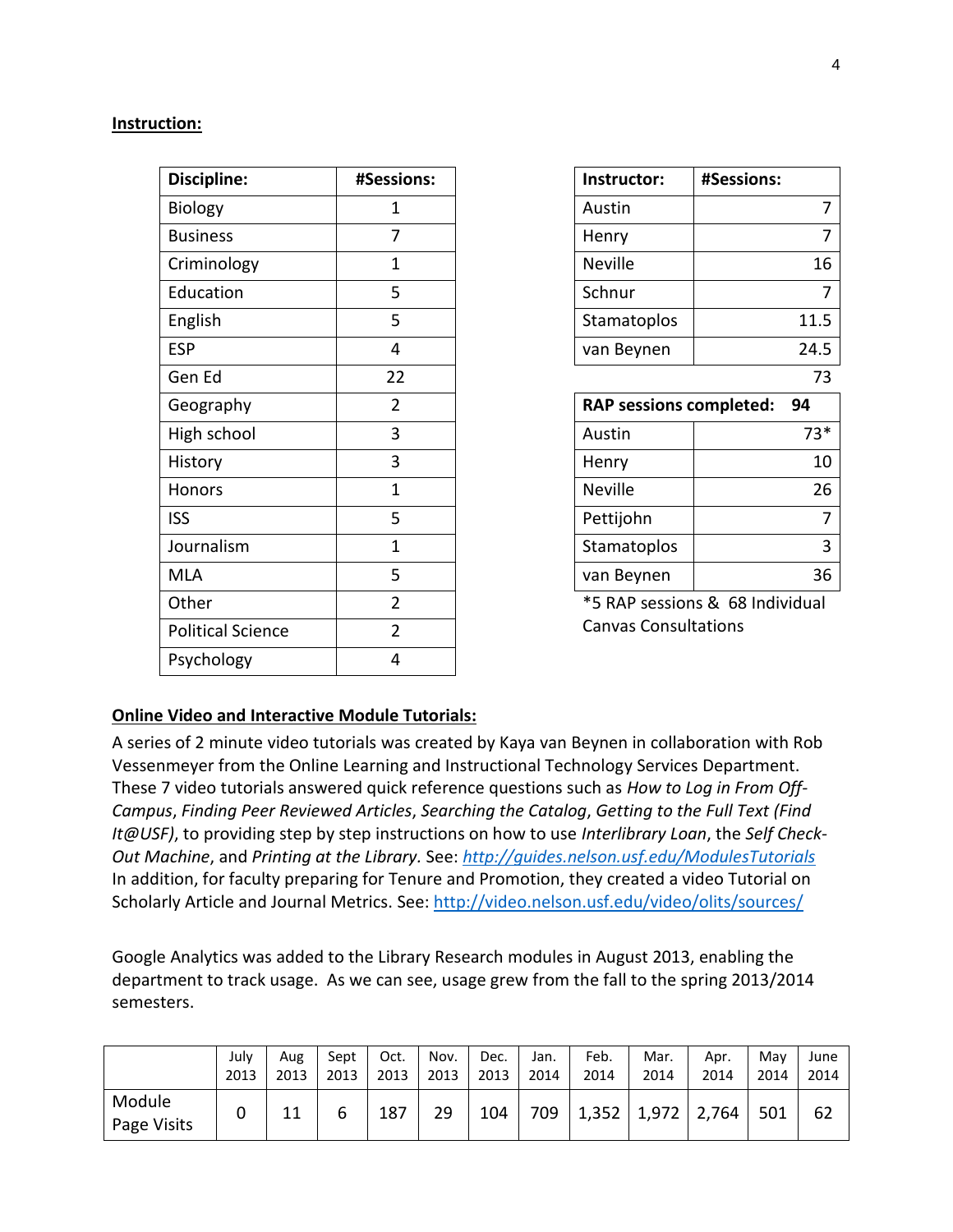Subsequently, during the 2014 summer semester, these research modules were updated with the assistance of the instructional designer Karla Kmetz. All of the old modules were reviewed by Deb Henry, Gary Austin, and Kaya van Beynen. The update included changing the software program to enable end of module quiz scoring, and allowing faculty to create a final quiz in Canvas. In addition, three new modules were created; Introduction *to Databases for Research*, *Citation Tracking*, and *Creating a Search Strategy.* The library research instruction modules continue to be used, particularly in the Composition classes.

Over the course of the academic year the librarians created unique LibGuides for each USFSP program Major, for important topics such as Primary Documents, Career Resources, and Citation Help, as well as 24 course-specific LibGuides. Additional LibGuides will be created as needed.

## **Reference:**

In the past 5 years, reference service at the NPML has dramatically changed. For the Research and Instruction Librarians, this change can be characterized as an increase of quality, in-depth strategic research interactions, and a decline in general and basic library questions.

The number of one-on-one research appointments has increased (by 198% in the past 5 years). In contrast, the number of Basic Library Skills and Research Strategy questions have dropped 70% and 84% respectively over the past 5 years. However, among these Research Strategy questions, the number of reference questions that require more than 20 minutes assistance (according to IPEDs, the statistical equivalent of a one-on-one research consultation) has steadily increased.

| <b>Research</b>                                                  | 2013/14 | 2012/13 | 2011/12 | 2010/11 | 2009/10 | change |
|------------------------------------------------------------------|---------|---------|---------|---------|---------|--------|
| <b>Consultations:</b>                                            |         |         |         |         |         |        |
| Reference questions<br>requiring 20 minutes<br>or more to answer | 231     | 112     | 193     | $-$     | --      |        |
| RAPS (one-on-one<br>instruction sessions)                        | 155     | 94      | 86      | 92      | 52      | 198%   |
| Total                                                            | 386     | 206     | 280     | 92      | 52      | 642%   |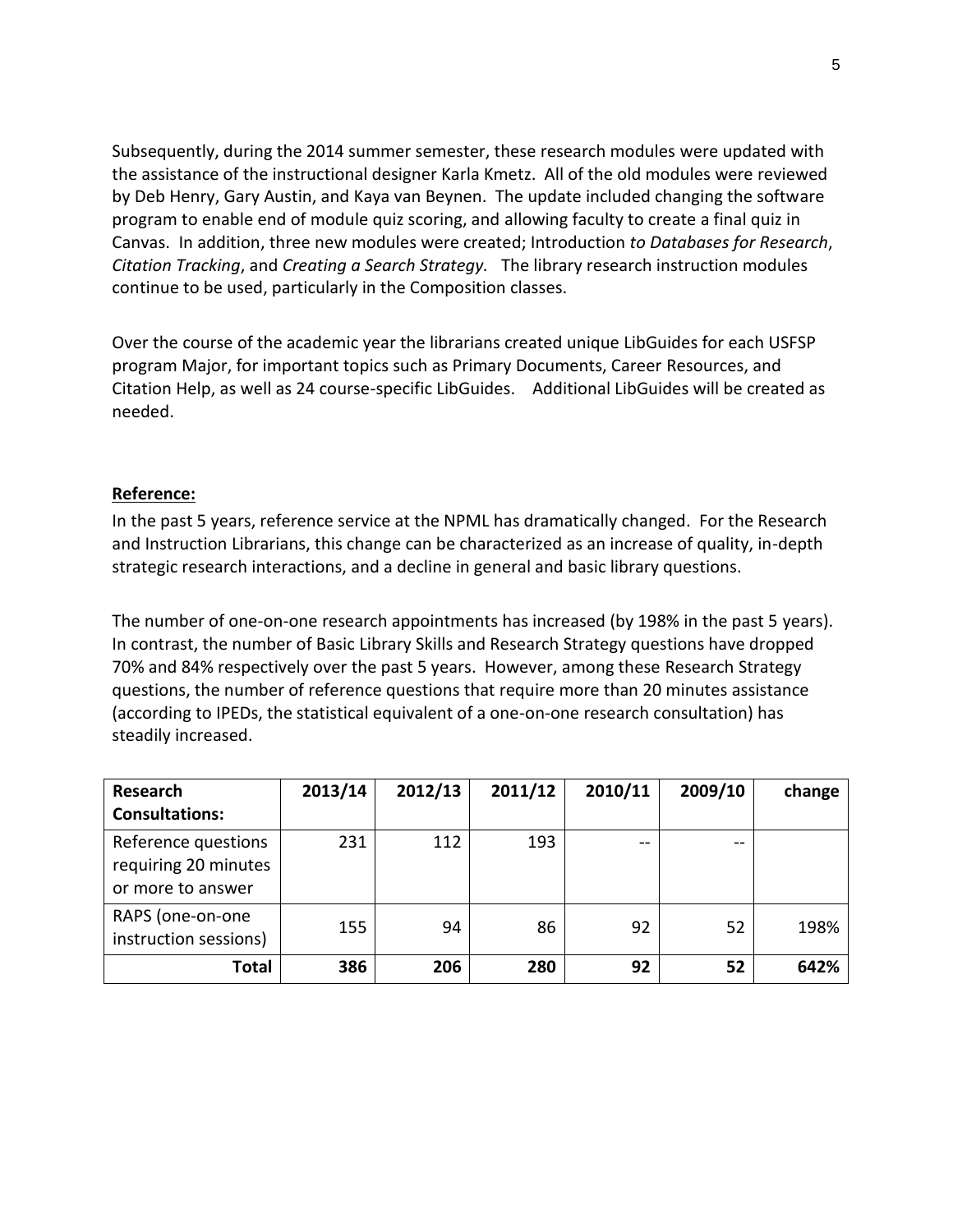| Reference<br>(Tiered Service):        | 2013/14 | 2012/13 | 2011/12 | 2010/11 | 2009/10 | change |
|---------------------------------------|---------|---------|---------|---------|---------|--------|
| <b>Basic Library</b><br><b>Skills</b> | 1523    | 3448    | 1831    | 5246    | 5079    | $-70%$ |
| Research<br>Strategy                  | 356     | 313     | 406     | 1222    | 2175    | $-84%$ |
| <b>Total</b>                          | 1882    | 3761    | 2237    | 6468    | 7254    | $-74%$ |

The number of Basic Library Skills and Research Strategy questions fielded at the service desk has declined dramatically during the past 5 years by 70% and 84% respectively. This decline, was a major reason for the change in Reference service structure enacted in 2012; librarians now provide on call on-call assistance for instruction or research questions rather than .

| Reference<br>(Virtual): | 2013/14 | 2012/13 | 2011/12 | 2010/11 | 2009/10       | change |
|-------------------------|---------|---------|---------|---------|---------------|--------|
| Chat                    | 75      | 182     | 203     | 67      | $- -$         | $+12%$ |
| Email                   | 48      | 116     | 82      | 48      | $-1$          | 0%     |
| <b>Total</b>            | 123     | 298     | 285     | 115     | $\sim$ $\sim$ | 7%     |

The number of virtual reference questions has increased as well during the past five years by 12% but declined 59% from the 2012/13 to the 2013/14 academic year. One possible reason for this decline in virtual reference questions might correspond to the new Nelson Poynter Memorial Library website. On the new website (see: [www.lib.usfsp.edu\)](http://www.lib.usfsp.edu/) the Ask-A-Librarian chat widget is no longer prominently and consistently displayed on many of the webpages.

## **Events:**

The Nelson Poynter Memorial Library provides numerous events and activities for students and faculty at USFSP. The events range in nature from scholarly lectures (such as the Student Research Colloquium series), to wellness functions (such as the Therapy Dogs International visits during exam weeks), to social gatherings (such as the welcome party for new USFSP graduate students). In the 2013/14 academic year, 25 unique events were held, representing a 39% increase in the number of events from the 2012/13 year. The attendance in the library events also dramatically increased rising to 1085 participants, representing a 49% increase in participation from the 2012/13 academic year.

| 8.28.13 | <b>Therapy Dogs</b>              | 50 |
|---------|----------------------------------|----|
| 9.2.13  | Student Research Colloquium Sept | 26 |
| 9.4.13  | <b>Grad Party</b>                | 30 |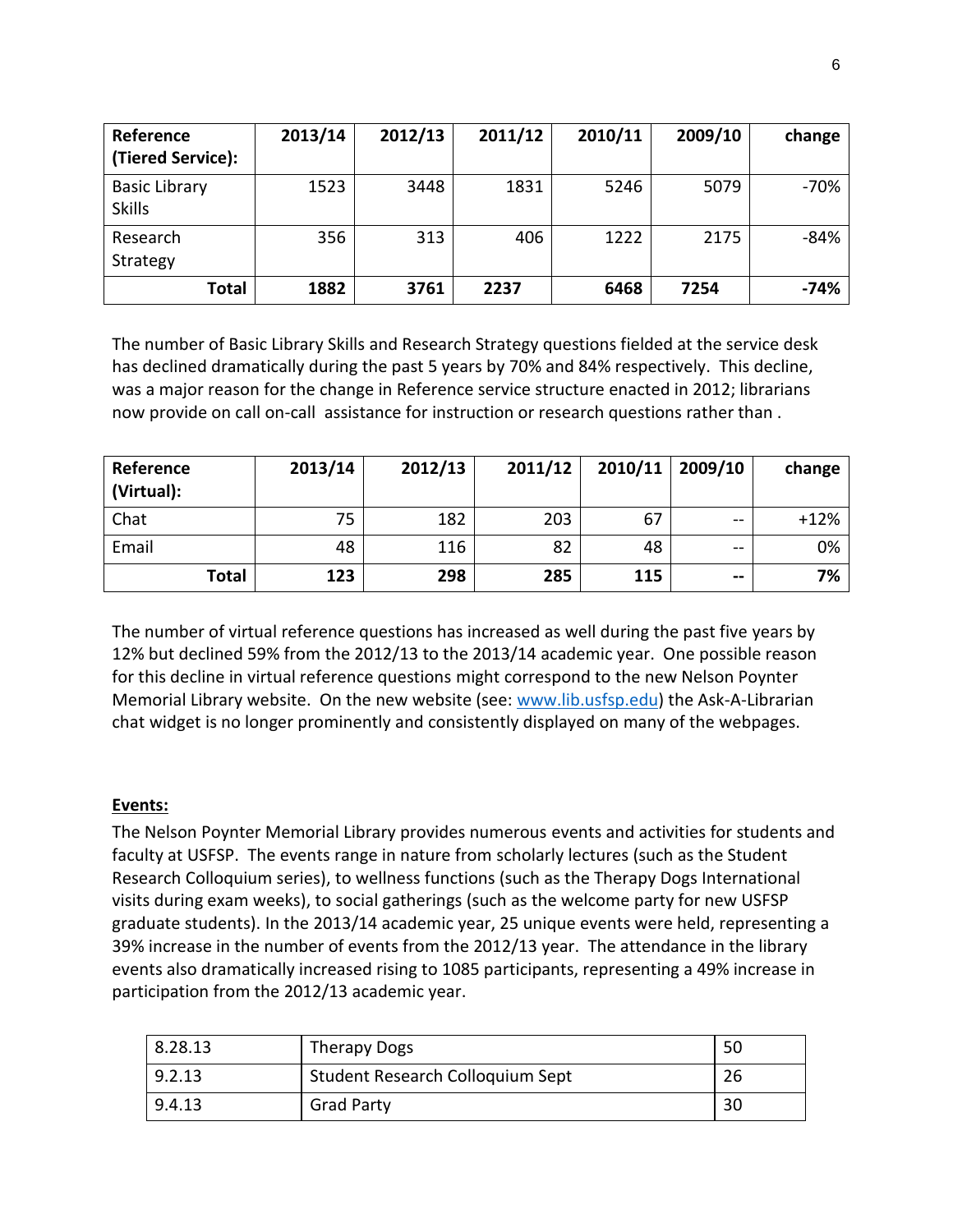| 9.19.13      | Banned Books Week Panel Discussion with Dr.<br>Smith and Dr. Dardenne | 110       |
|--------------|-----------------------------------------------------------------------|-----------|
| 10.9.13      | Socrates on the Sandbar                                               | 27        |
| 10.16.13     | Student Research Colloquium                                           | 15        |
| 10.22.13     | 12 step OA program                                                    | 12        |
| 10.23.13     | Peter Suber webinar on Open Access                                    | Cancelled |
| 10.31.13     | <b>Halloween Costume Contest</b>                                      | 42        |
| 12.3.13      | Dedication of Scholars' Lounge                                        | 100       |
| 11.20.13     | <b>Student Research Colloquium</b>                                    | 23        |
| 12.9.13      | <b>Therapy Dogs</b>                                                   | 75        |
| 1.14.14      | Panel of USFSP Olympians                                              | 10        |
| 1.15.14      | Student Research Colloquium                                           | 29        |
| 2.19.14      | Student Research Colloquium                                           | 23        |
| 3.19.14      | Student Research Colloquium                                           | 10        |
| 4.16.14      | Student Research Colloquium                                           | 15        |
| 4.17.14      | <b>USFSP Faculty Research Lightning Talks</b>                         | 45        |
| 4.24.14      | Take Your child to work day - April 24 - 15 students                  | 15        |
| 2.24.14      | <b>Therapy Dogs</b>                                                   | 100       |
| 4.2.14       | <b>READ Poster Contest</b>                                            | 158       |
| 4.16.14      | Laugh-A-BULL-open mic night                                           | 30        |
| 4.17.14      | <b>USFSP Faculty Lightning Talks</b>                                  | 45        |
| 4.28.14      | <b>Therapy Dogs</b>                                                   | 100       |
| 5.15.14      | Cookie Contest for National Chocolate Chip Cookie                     | 45        |
|              | Day                                                                   |           |
| <b>Total</b> | <b>25 Unique Events</b>                                               | 1085      |

## **Service:**

The Library Research & Instruction faculty continue to enhance the campus and the profession through their service activities as detailed below:

# **Gary Austin:**

Library Service:

- 2013 Library Peer Review Committee, member
- Instructional/Multimedia Developer Search Committee, member
- Poynter Library Leadership Team, member
- Library Faculty Council, member
- Poynter Library Liaisons Team, member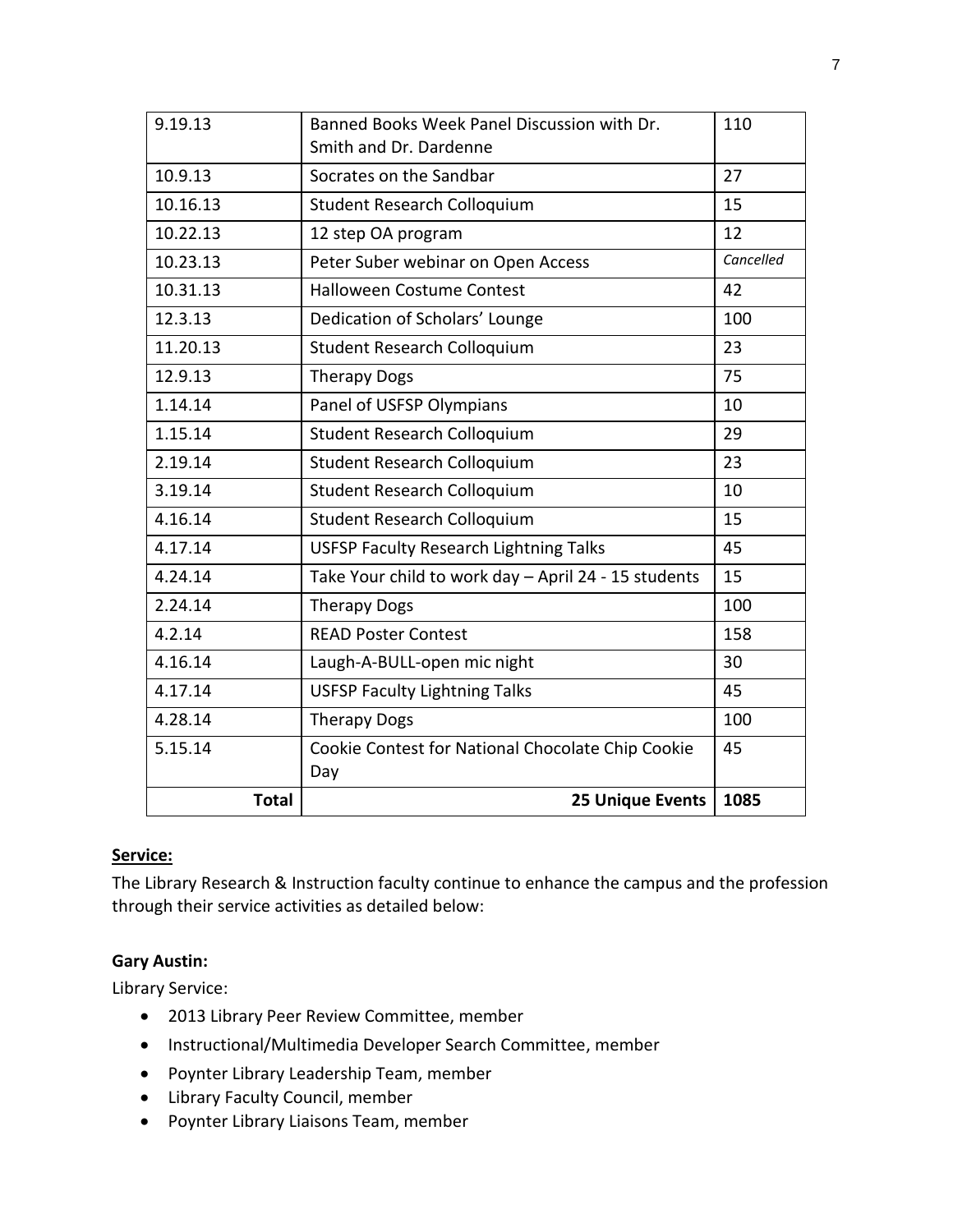University Service:

- USFSP General Education Committee, member
- USFSP Distance Learning Steering Committee, member

Professional Service:

- Quality Matters Review Committee REE3043, reviewer
- Quality Matters Review Committee LIT 3301, reviewer
- FLA Conference Planning Committee, member

## **Deb Henry:**

Library Service:

- Poynter Library Leadership Team, member
- Poynter Library Space Allocation Committee, **co-Chair**
- Library Faculty Council, member
- Poynter Library Liaisons Team, member
- Poynter Library Digital Archive Team, member
- Poynter Library Grant Committee, member

University Service:

- USFSP RVC for Administration & Finance Search Committee, member
- USFSP Research Council, member
- USFSP Awards Committee, **Secretary**

Professional Service:

FLA Scholarship Committee, **Vice Chair/Chair**

# **Tina Neville:**

Library Service:

- Poynter Library Space Allocation Committee, **co-Chair**
- Poynter Library Leadership Team, member
- Library Faculty Council, member
- Poynter Library Digital Archive Team, member
- Poynter Library Liaisons Team, member
- Poynter Library Grant Committee, member

University Service:

USFSP Graduate Council, member

Professional Service:

Florida Library Association Conference Planning Committee, member

## **Tony Stamatoplos:**

Library Service: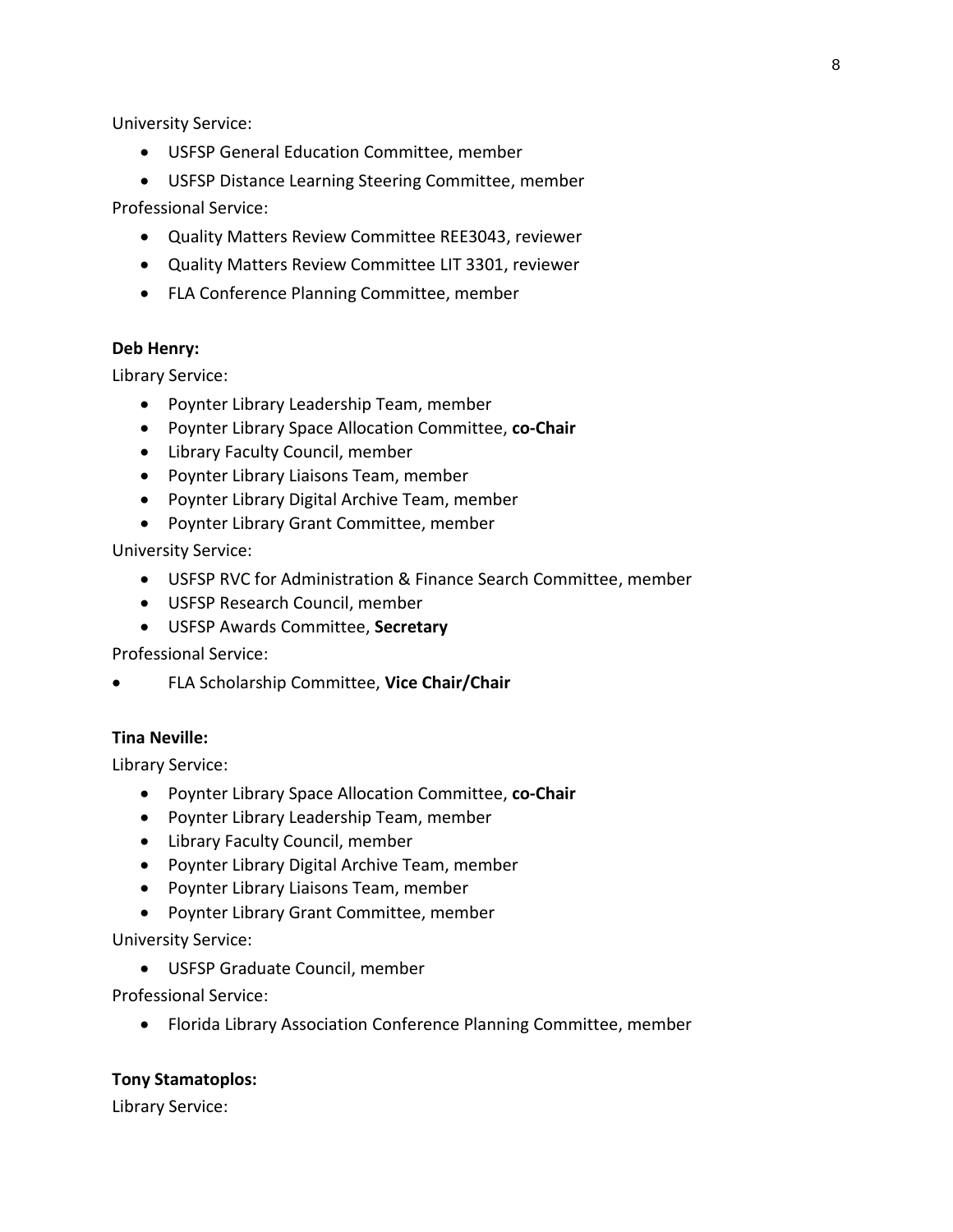- Poynter Library Grant Committee, **Chair**
- Poynter Library Leadership Team, member
- Library Faculty Council, member
- Poynter Library Liaisons Team, member

• Poynter Library representative to the USFSP Emergency Management Team, member

University Service:

- USFSP Student Success Committee
- USFSP Emergency Management Team

Professional Service:

- ACRL, Anthropology & Sociology Section (ANSS), Instruction and Information Literacy Committee**.**
- ACRL, Instruction Section (IS), Research & Scholarship Committee, member
- Florida Library Association, Awards Committee, member

#### **Kaya van Beynen:**

Library Service:

- Poynter Library Leadership Team, member
- Library Faculty Council, member
- Poynter Library Liaisons Team, member
- Poynter Library Grant Committee, member

University Service:

- Holiday Party Planning Committee, USFSP, Member, **Co-Chair** 2013
- Capital Improvement Trust Fund Committee, Member
- Faculty Marshall, USFSP Convocation
- Faculty Senate, USFSP Member

Professional Service:

- ACRL/EBSS Research Committee, **Chair**
- EBSS Distinguished Librarian Award Committee, Member
- EBSS Nominating Committee, Member

#### **Research and Creative Activities:**

The Library Research and Instruction faculty are active in library science scholarship at the national, state, and local levels as evidenced below.

**Gary Austin: Presentations:**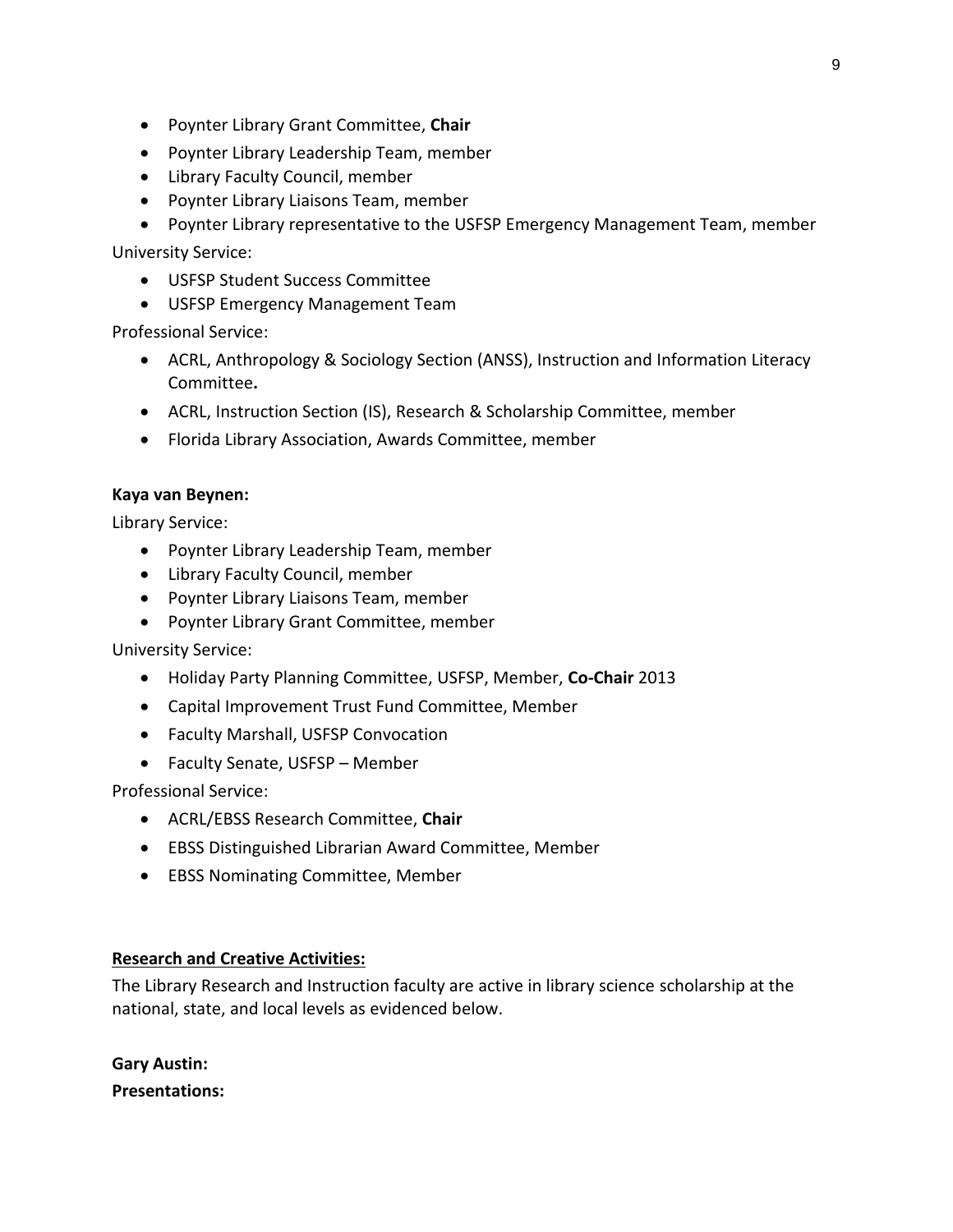Austin, G. (2013, August) *Mining Course Syllabi to Improve Faculty Outreach*. Paper presented at the Georgia International Conference on Information Literacy. Savannah, GA.

# **Deb Henry:**

# **Peer reviewed article (accepted):**

• Neville, T.M. & Henry, D.B. (2014). Evaluating scholarly book publishers--a case study in the field of journalism. *Journal of Academic Librarianship, 40,* 379-387. doi: 10.1016/j.acalib.2014.05.005. http://dspace.nelson.usf.edu/xmlui/handle/10806/11680

# **Presentations (peer reviewed):**

 Hixson, C., Henry, D. & Neville, T. (2013, October 25). Forging a new path: Faculty buy-in for the institutional repository and open access publishing. Presented (by Carol Hixson) at the Open Access Un/Conference, San Jose State University. http://dspace.nelson.usf.edu/xmlui/handle/10806/7729

# **Tina Neville:**

# **Peer reviewed article (accepted):**

 Neville, T.M. & Henry, D.B. (2014). Evaluating scholarly book publishers--a case study in the field of journalism. *Journal of Academic Librarianship, 40,* 379-387. doi: 10.1016/j.acalib.2014.05.005.http://dspace.nelson.usf.edu/xmlui/handle/10806/11680

# **Internal Grant (co-investigator) (competitive):**

 Stamatoplos, A., Neville, T. & Schnur, J. (2014). *Investigating Strategies for Complying with Federal Research Data Mandates at USFSP.* USFSP Internal Research Grant (\$7584.00 awarded)

## **Presentations (peer reviewed):**

 Hixson, C., Henry, D. & Neville, T. (2013, October 25). Forging a new path: Faculty buy-in for the institutional repository and open access publishing. Presented (by Carol Hixson) at the Open Access Un/Conference, San Jose State University. http://dspace.nelson.usf.edu/xmlui/handle/10806/7729

## **Invited Presentations:**

 Neville, T. & van Beynen, K. (2014, January). *Sources of Evidence for Tenure and Promotion.* Faculty Workshop, Academic Affairs, University of South Florida St. Petersburg.

## **Tony Stamatoplos:**

# **Internal Grant (co-investigator) (competitive):**

 Stamatoplos, A., Neville, T. & Schnur, J. (2014). *Investigating Strategies for Complying with Federal Research Data Mandates at USFSP.* USFSP Internal Research Grant (\$7584.00 awarded)

## **Presentation (peer reviewed):**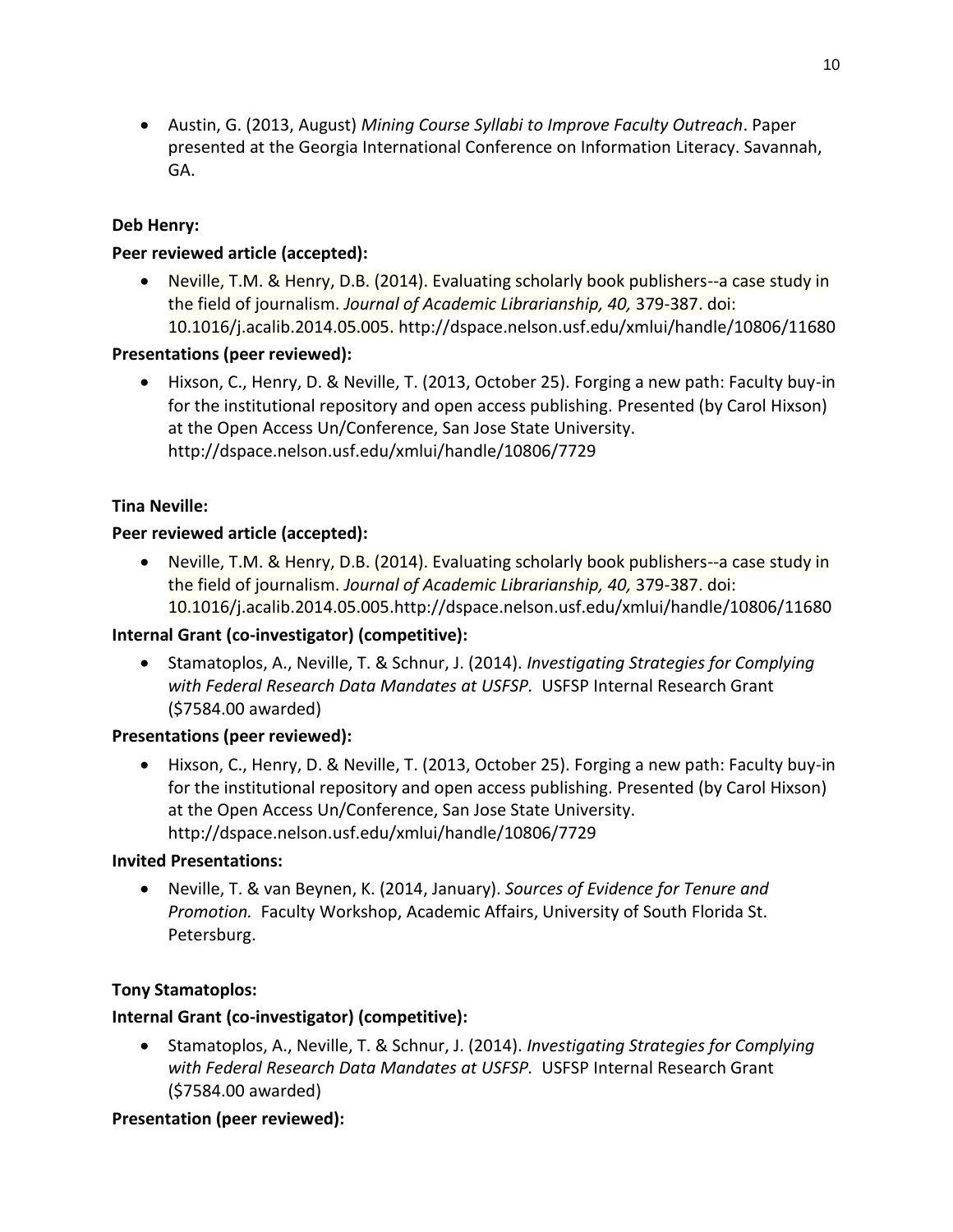Stamatoplos, A. (2013, November). *New roles for librarians in first-year learning communities: Reframing information literacy in the context of student transition*. Paper presented at the 2013 National Learning Communities Conference, Corpus Christi, TX. http://dspace.nelson.usf.edu/xmlui/handle/10806/8803

# **Presentation (peer reviewed):**

 Stamatoplos, A. & Stamatoplos, K.A. (2014, May). *You are the patron: Envisioning and training for excellent library service from the patron's perspective*. Pre-Conference workshop presented at the 2014 Florida Library Association Conference, Orlando, FL. http://dspace.nelson.usf.edu/xmlui/handle/10806/10250

# **Kaya van Beynen:**

# **Chapter (***accepted.)***:**

 Sansolo, M. & van Beynen, K. (2014). Alienation, Acceptance, or Ambiguity?: A Qualitative Assessment of Library Staff and Faculty Perceptions Reference Service Change. In D. Tyckoson & J. Dove (Eds.), *Reimagining Reference in the 21st Century.*

# **Invited Presentations:**

- van Beynen, K. (2014). *Age Appropriate or Exploring Intellectual Boundaries: Censorship, School Libraries, and Young Adult Literature.* RED 6656: Literature in Diverse Society, College of Education, University of South Florida St. Petersburg.
- Neville, T. & van Beynen, K. (2014, January). *Sources of Evidence for Tenure and Promotion.* Faculty Workshop, Academic Affairs, University of South Florida St. Petersburg.

# **Documentary:** Video Production Assistant

 *Dali Printmaker Tour with Erika G. Schneider*, Salvador Dali Museum, St. Petersburg, FL <http://www.youtube.com/watch?v=bAr5NUTZGJo>

# **Departmental goals for 2013-2014:**

- 1. Change Department Name
	- **Completed:** The name of the department was changed from Public Services to Research & Instruction. This new title better reflects the activities and focus of this department
- 2. Create LibGuides for majors and courses
	- **Completed:** LibGuides were made for every USFSP major program and for 24 USFSP courses. Additional LibGuides were made for topics such as: RefWorks and Citations, Library Modules and Tutorials, Primary Sources, Faculty Services, etc.
- 3. Update library modules to include quizzes and better linkages within Canvas
	- **In process:** Three new library modules were created and all of the existing modules were moved to a new interactive software program. All of the modules now have 2 scoring options for faculty – the interactive activities within the modules are scored and can be emailed, and modules have a corresponding Canvas based quiz option. The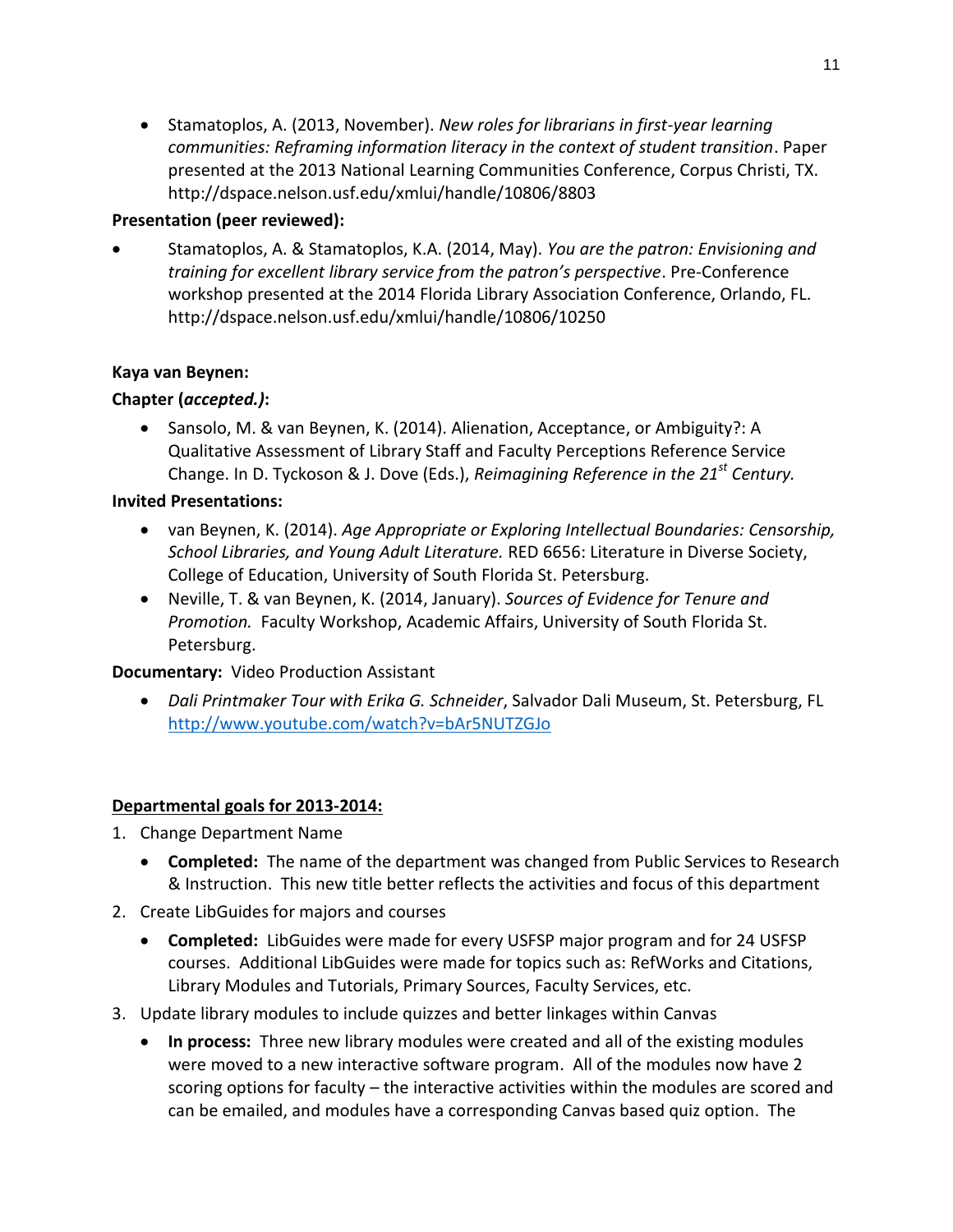librarians are working with the Instructional designers, the First Year Experience Instructors, and the Comprehensive English instructors to promote the modules to faculty.

- 4. Create quick tutorials on basic library skills
	- **Completed:** 7- 2minute video tutorials were created in collaboration with the USFSP Media Services Department. These are available on the Module and Tutorial LibGuide. See:<http://guides.nelson.usf.edu/ModulesTutorials>

# **Departmental goals for 2014-2015:**

- 1. Digital archive work Continue to expand the faculty collections
- 2. Coordinate the USFSP Student Research Journal
- 3. Hire a visiting and permanent librarian to assist with library marketing and outreach
- 4. Events: increase collaborations with Student Services, Student Government, and student clubs in the sponsorship and marketing of events (PeteSync)
- 5. Increase departmental communication and collaboration with instructional designers
- 6. Create a Copyright LibGuide for the Poynter Library web site
- 7. Maintain and create new LibGuides
- 8. Evaluate the long-term usefulness of continuing in statewide chat
- 9. Collaborate with student success instructors to enhance library instruction
- 10. Reassess the cross-department, tiered reference service for effectiveness, coordination, and training
- 11. Collaborate with the Collections and Technical Services Department to continue the major circulating collection weeding project.
- 12. Support fellow department librarians with their continued research and service endeavors.

# **Future Challenges**

- Chat: If the library reference model is to encourage online research help as a way of managing faculty time, effort, and departmental capacity then the links to the online library help services needs to be in a more obvious and continuously displayed location on the library website.
- Physical Space: with a growing number of Research and Instruction Librarians, there is an insufficient number of offices for library faculty. In addition, the Research and Instruction Department could benefit from a collaborative, departmental meeting space.
- Time: As the campus enrollment grows, the department sees additional requests for instruction and research services. In addition, the Research and Instruction Librarians regularly volunteer to take on new projects and responsibilities. When the department has a trained Library Assistant capable of providing regular reference, on-call assistance, this greatly enables the Research and Instruction librarians to focus on their additional responsibilities.